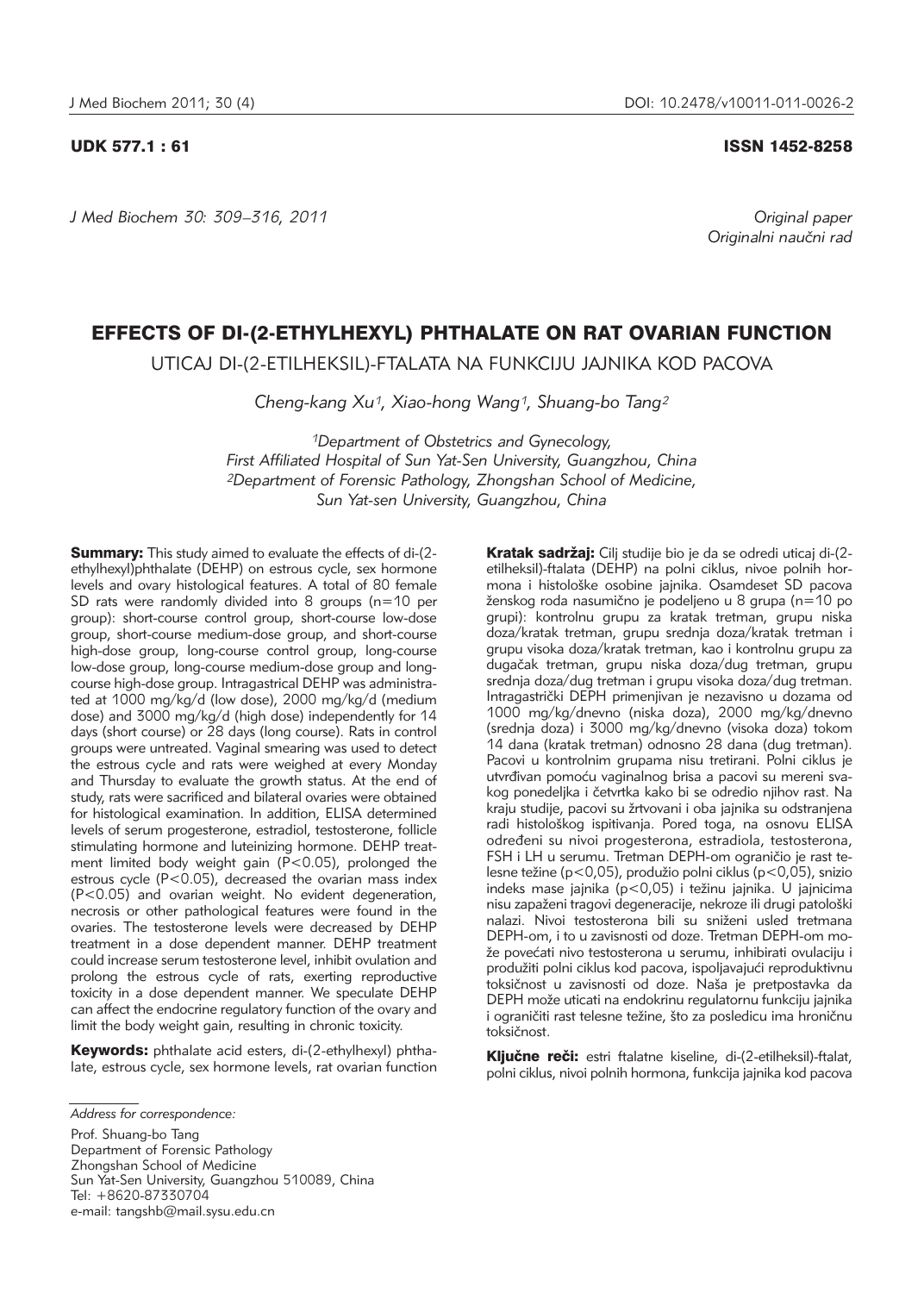## Introduction

Phthalates are the most abundant pollutants of our general environment. These substances are components of food wraps and many medical devices (e.g. tubing, blood bags, and dialysis equipment), as well as of many cosmetic products. With time, they are leached out of these plastic products, and their volatility results in pronounced human exposure to phthalates (1). Di-(2-ethylhexyl) phthalate (DEHP) is one of the important PAEs and closely related to our daily life. DEHP can enter our body through drinking, food intake, inspiration, direct contact with skin, etc. DEHP was particularly found in fatty foods including dairy products (2). Women have been exposed to DEHP in cosmetics on a daily basis (3). In recent years, with the wide application of plastic products, about 18 billion tons of PAEs are consumed annually worldwide (4) and PAEs have become one of the most common and important pollutants. The Agency for Toxic Substances and Disease Registry of America (ATSDR) has reported, generally, the maximum exposure dose is about 2 mg/kg/day/person (5) and the dose of occupational exposure is even higher. In past decades, numerous studies have demonstrated the reproductive toxicity of PAEs (6, 7, 3). However, these researches mainly focus on the reproductive toxicity of males, so the reproductive toxicity of females is not exactly definite. In addition, the incidence of reproductive endocrine disorders is increasing in women (8). Therefore, a lot of studies focus on the relationship between PAEs exposure and reproductive endocrine disorders.

The present study aimed to investigate the effects of DEHP on the rat ovarian function and to explore the reproductive toxicity of DEHP. DEHP was employed and the effects of DEHP at different doses and for different courses on the estrous cycle, sex hormone levels and ovary histological features were investigated aiming to explore the effects of DEHP on the rat ovarian function. Our study may provide evidence on the pathogenesis of reproductive endocrine disorders (polycystic ovary syndrome).

## Materials and Methods

#### *Animals*

All experiments were performed in the lab of Zhongshan School of Medicine, Sun Yat-sen University from March to November 2010. Female Sprague Dawley (SD) rats (n=80) (specific pathogen free) aged 6–7 weeks weighing 170±15 g were purchased from the Anima Center of Sun Yat-Sen University. All animal experiments were approved by the Administrative Committee of Experimental Animal Care and Use of Zhongshan School of Medicine, Sun Yat-Sen University (SYU2009-0005), and conformed to the National Institute of Health guidelines on the ethical use of animals.

#### *Reagents and instruments*

DEHP (chemically pure; lot number: T20090220) was provided by the Chinese Academy of Sciences Guangzhou Branch. The ELISA kit for sex hormones was purchased from Beijing Sunbio Biotech, Co., Ltd.

### *Grouping and treatment*

Rats were housed in an environment with layer flow ventilation in a 14:10-h dark–light cycle and the room temperature was controlled at 22–26 °C. These rats were given *ad libitum* access to food and water. Animals were divided into following groups: (1) short course low dose group: rats intragastrically received 1000 mg/kg/d DEHP for 14 days; (2) short course medium dose group: rats intragastrically received 2000 mg/kg/d DEHP for 14 days; (3) short course high dose group: rats intragastrically received 3000 mg/kg/d DEHP for 14 days; (4) short course control group: rats were untreated and sacrificed at 14 days; (5) long course low dose group: rats intragastrically received 1000 mg/kg/d DEHP for 28 days; (6) long course medium dose group: rats intragastrically received 2000 mg/kg/d DEHP for 28 days; (7) long course high dose group: rats intragastrically received 3000 mg/kg/d DEHP for 28 days; (8) long course control group: rats were untreated and sacrificed at 28 days.

## *Adjustment of dosage according to the body weight gain*

The dosage was adjusted according to the body weight. Rats were weighed at 8 am every Monday and Thursday and the dosage of DEHP was adjusted and accurate to 1 g. The drug was administered with a 1-mL syringe and the volume was accurate to 0.01 mL.

#### *Observation of rat estrous cycle*

According to the method previously reported (9), vaginal smear was performed at 8–10 am daily to observe the estrous cycle (proestrus, estrus, metestrus and diestrus). The estrous cycle was calculated as the interval between two adjacent estruses.

#### *Sample collection and preparation*

One day before the end of experiment, rats were anesthetized and bilateral ovaries were obtained and weighed (accurate to 0.1 mg). Ovaries were fixed in 10% formaldehyde (40% formaldehyde in PBS; PH= 7.2–7.4). At the same time, blood was collected from the inferior vena cava and centrifuged at 3000 r/min for 20 min followed by collection of serum which was then stored at  $-20$  °C. Finally, rats were sacrificed by cervical dislocation. After sample collection, conventional dehydration and transparentization,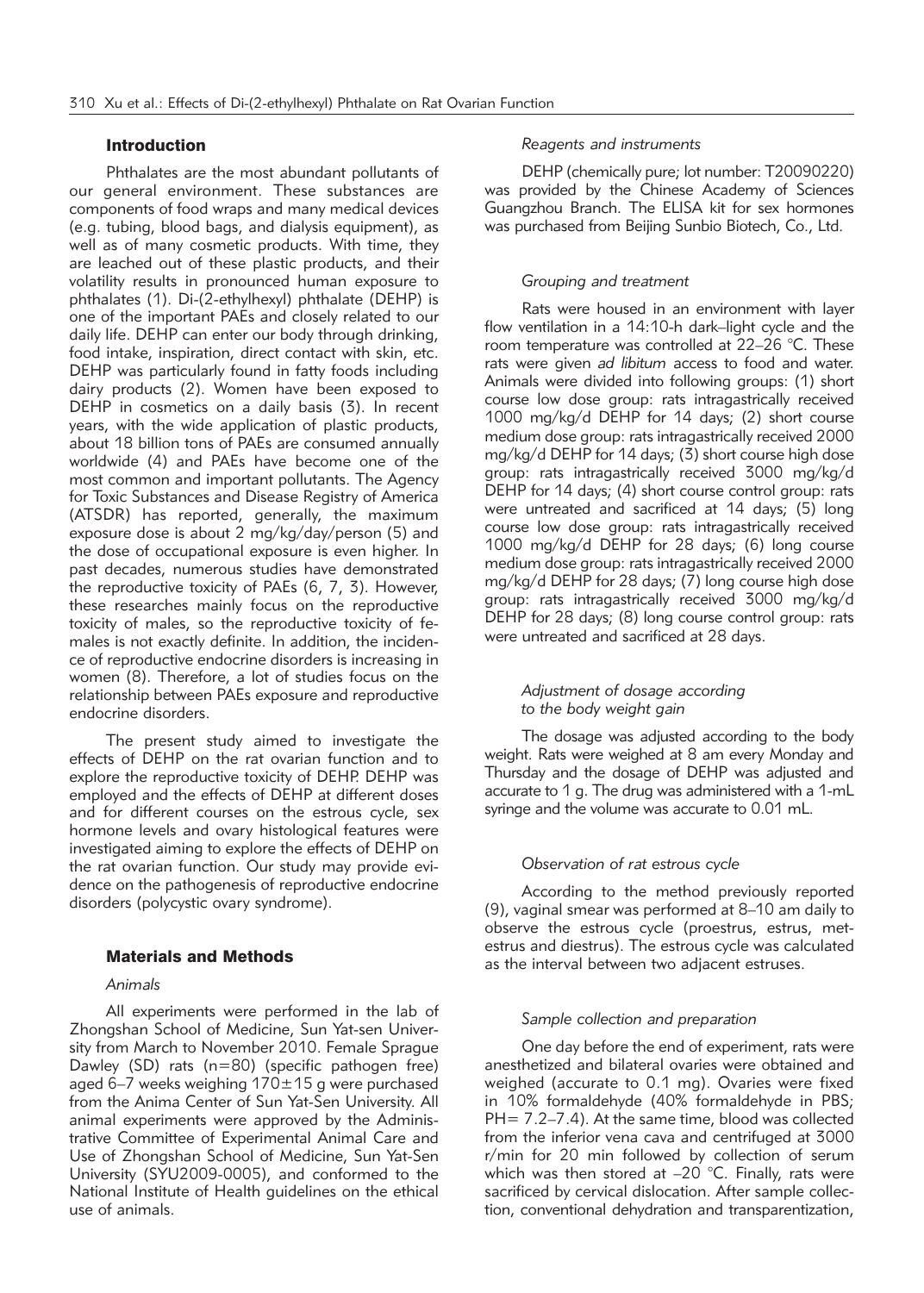the samples were embedded in paraffin. Tissues were then cut into  $3 \mu m$  sections followed by H&E staining and mounting for use.

## *Detection of sex hormones with ELISA kits*

According to the manufacturer's instructions, the optical densities (OD) of different concentrations of standard were determined. Standard curve was delineated with OD as the vertical coordinate and concentrations of standard as the horizontal coordinate. The concentrations of sex hormones were determined according to their OD in the standard curve.

#### *Statistical analysis*

Data were expressed as means  $\pm$  standard deviation and statistical analysis was performed with SPSS version 13.0 statistic software package. A value of P<0.05 was considered statistically significant. Statistical analysis was performed using the One-way ANOVA, Kruskal-Wallis test, LSD-t test, Bonferroni test, and Wilcoxon rank sum test.

#### **Results**

## *General data and changes in body weight after DEHP treatment*

No evident diseases or death were observed during the study. Rats in control groups had good mental status, body weight gain was favorable and hair had luster. After DEHP treatment, the appetite of rats was compromised and the hair had no luster. The body weight gain was not favorable. These changes were more obvious in the long course high dose group. Several rats even had decreased body weight.

After DEHP treatment, the body weight of rats in short course high/medium/low dose groups was lower than that in corresponding control groups (P<0.05). The body weight of rats in long course high/medium/low dose groups was lower than that in corresponding control groups (P<0.05). These results suggested DEHP could limit the body weight gain (*Table I*).

#### *Changes in estrous cycle after DEHP treatment*

The estrous cycle of all rats was calculated and analyzed. Results are presented in *Table II*.

The estrous cycle in the short course high dose group and long course high/medium/low dose groups was prolonged and there was a significant difference in the estrous cycle between short course high/medium/low dose groups and the corresponding control group (P<0.05). Bonferroni test showed a marked difference in the estrous cycle between the short course high dose group and short course medium/low dose groups and the corresponding control group  $(P=0.008, P=0.008)$  $0.019$  and  $0.002$ , respectively). These results indicated the estrous cycle in the short course high dose group was significantly longer than that in the other groups, suggesting DEHP could suppress the ovulation and estrus, normal physiological processes, in a dose dependent manner. In addition, there was a remarkable difference in the estrous cycle between long course high/medium/low dose groups and corresponding control group (P <0.001).

Significant difference in the estrous cycle was observed between short course medium/low dose groups and long course medium/low dose groups (P <0.001). But the estrous cycle in the short course high dose group was not different from that in the long course high dose group. Therefore, the effect of DEHP on the estrous cycle was not time dependent.

**Table II** Changes in the estrous cycle ( $\bar{x} \pm s$ ; n=10; d).

| Group         | Short course                    | Long course                                       |  |
|---------------|---------------------------------|---------------------------------------------------|--|
| High dose     | $6.60 \pm 1.58$ *               | $8.25 \pm 1.78$ <sup><math>\triangle</math></sup> |  |
| Medium dose   | $4.95 \pm 0.90 \star^{\bullet}$ | 8.70 $\pm$ 1.40 $\triangle$ °                     |  |
| Low dose      | $5.10 \pm 0.84$ **              | 8.15 $\pm$ 1.90 $\blacktriangle$ *                |  |
| Control group | $4.75 \pm 0.72*$                | $4.45 \pm 0.44$                                   |  |

Note: ★ P<0.05, short course medium dose and low dose vs. control group and high dose group

 $\blacktriangle$  P<0.05, long course high dose, medium dose and low dose vs. control group

◆ P<0.05, long course low dose vs. short course low dose ● P<0.05, long course medium dose vs. short course medium dose

|  |  |  |  | <b>Table I</b> Body weight before and after treatment ( $\bar{x} \pm SD$ ; n=10; g). |
|--|--|--|--|--------------------------------------------------------------------------------------|
|--|--|--|--|--------------------------------------------------------------------------------------|

| Group       | Short course             |                    | Long course        |                                                      |  |
|-------------|--------------------------|--------------------|--------------------|------------------------------------------------------|--|
|             | before                   | after              | before             | after                                                |  |
| High dose   | $163.80 \pm 11.29 \star$ | $187.20 \pm 29.70$ | $166.80 \pm 17.49$ | $208.60 \pm 11.89$ <sup><math>\triangle</math></sup> |  |
| Medium dose | $170.80 \pm 15.86 \star$ | $202.70 \pm 30.82$ | $164.10 \pm 13.85$ | $211.60 \pm 20.18$ <sup><math>\triangle</math></sup> |  |
| Low dose    | $169.40 \pm 14.37$       | $181.50 \pm 25.94$ | $169.20 \pm 17.70$ | $220.90 \pm 25.68$                                   |  |
| Control     | $169.70 \pm 8.91 \star$  | $215.80 \pm 25.83$ | $168.30 \pm 11.37$ | $233.00 \pm 13.22$                                   |  |

Note:  $\star$  P<0.05 short-course high dose and low dose vs. control group  $\blacktriangle P$ <0.05 long course high dose and medium dose vs. control group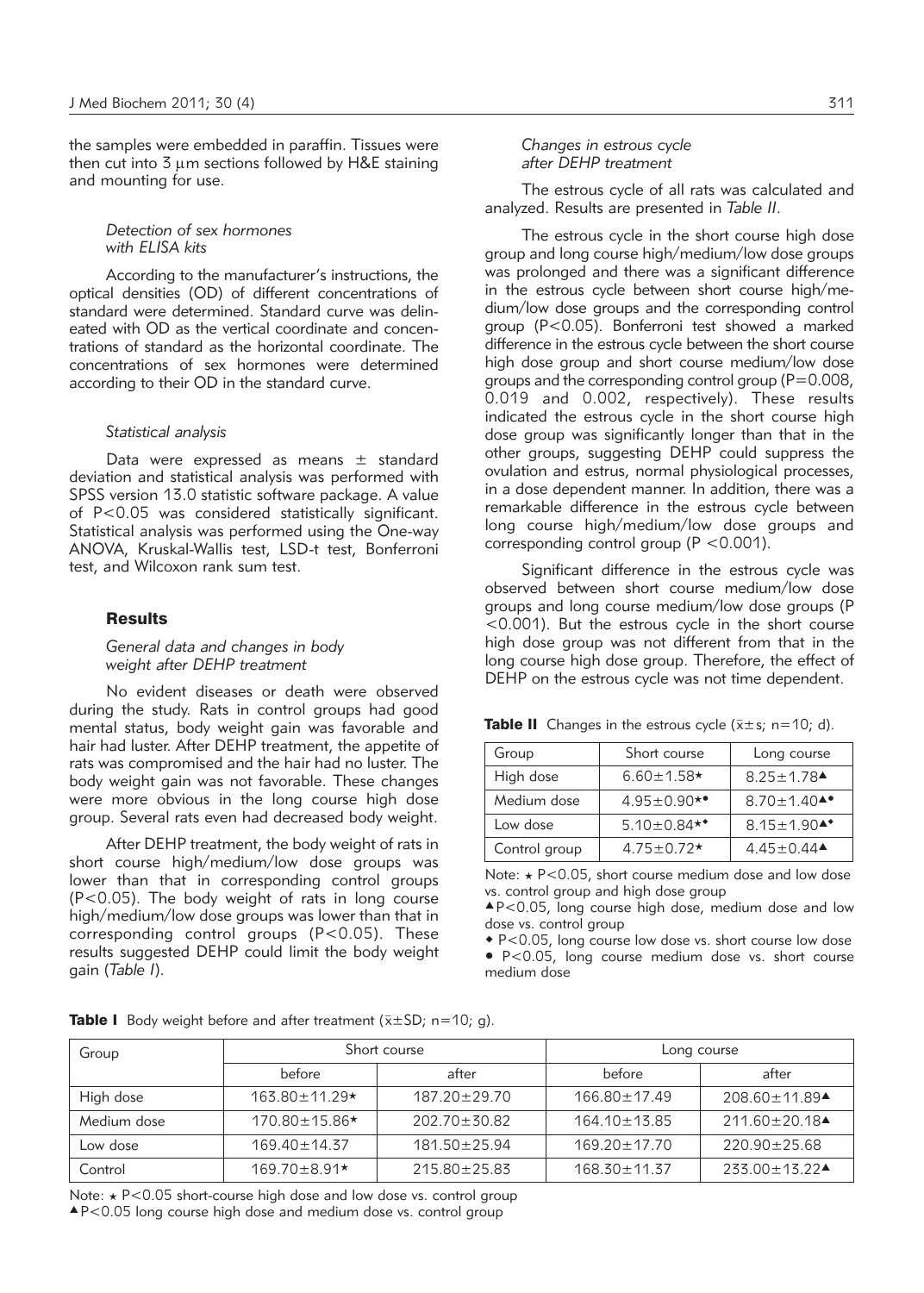The estrous cycle is sensitive to external environment, especially the stimulation caused by vaginal smearing which may cause presentations of false mating. In addition, intragastrical administration can also interfere with the estrous cycle. Therefore, based on the effects of DEHP on the rat estrous cycle, the levels of hormones and histological presentations of the ovary should be taken into account to determine the effect of DEHP on the ovarian function.

## *Changes in the rat ovaries after DEHP treatment*

*Gross findings.* Normal ovaries have a smooth surface and luster and the cortex and medulla of the ovary can be clearly identified. Ovary weight was calculated as the ovary mass index (10) and results are presented in *Table III*.

The ovary mass index in short course high/ medium/low dose groups was lower than that in corresponding control (P<0.05) and the difference increased with the increase of dosage. In addition, the ovary mass index in long course high/medium/ low dose groups was lower than that in the corre-

Table III Changes in the ovary mass index of rats after DEHP treatment  $(\bar{x} \pm SD; n=10)$ .

| Group     | Short course                      | Long course                                           |
|-----------|-----------------------------------|-------------------------------------------------------|
| High dose | $0.0248 \pm 0.0039$ *             | $0.0237 \pm 0.0025$ <sup><math>\triangle</math></sup> |
|           | Medium dose $0.0257 \pm 0.0017$ * | $0.0243 \pm 0.0123$ <sup><math>\triangle</math></sup> |
| Low dose  | $0.0273 \pm 0.0041$               | $0.0259 \pm 0.0038$                                   |
|           | Control group   0.0297 ± 0.0023★  | $0.0314 \pm 0.0043$ <sup><math>\triangle</math></sup> |

Note: ★ P<0.05 short course high/medium dose groups vs. corresponding control group

▲ P<0.05 long course high/medium dose groups vs. corresponding control group

sponding control group (P<0.05) and the difference also increased with the increase of dosage. These findings indicated the DEHP could affect the development of rat ovary and decrease the ovary weight, in a dose dependent manner.

## *Changes in the histological features of the rat ovary*

No abnormalities were found in the ovaries of short course groups and H&E staining revealed ovarian follicles at different developmental stages. Primordial follicles: round or oval, an oocyte in the center, which is surrounded by a layer of spindleshaped granulosa cells (*Figure 1A*). Preantral follicles: oocytes are enlarged and surrounded by zona pellucida and several layers of granulosa cells (*Figure 1B*). Antral follicles: preantral follicles further develop and form a follicular cavity (*Figure 1C,D*). Mature follicles: the volume of follicles and follicular cavity are increased and follicles extrude outside the ovary (*Figure 1E*). Normal corpus luteum could be identified in sections (*Figure 1F*). In long course groups, the development of granulosa cells and oocytes in certain ovaries was not favorable, which was characterized by decreased layers or absence of granulosa cells, unclear or even absent egg structure; shrinkage of zona pellucida (*Figure 1G,H*). In long course high/medium dose groups, the mature follicles were relatively decreased. However, ovary degeneration and necrosis were not observed. According to these findings, the DEHP did not cause obvious damage to the ovary.

#### *Changes in the sex hormone levels after DEHP treatment*

ELISA determined the sex hormone levels and results are presented in *Table IV*.



Figure 1 Changes in the histological features of rat ovary. A, primordial follicle (200 $\times$ ); B, preantral follicle (200 $\times$ ); C, antral follicles (100×); D, antral follicles (200×); E, mature follicle (100×); F, corpus luteum (100×); G, abnormal follicles (100×); H, abnormal follicles (200×).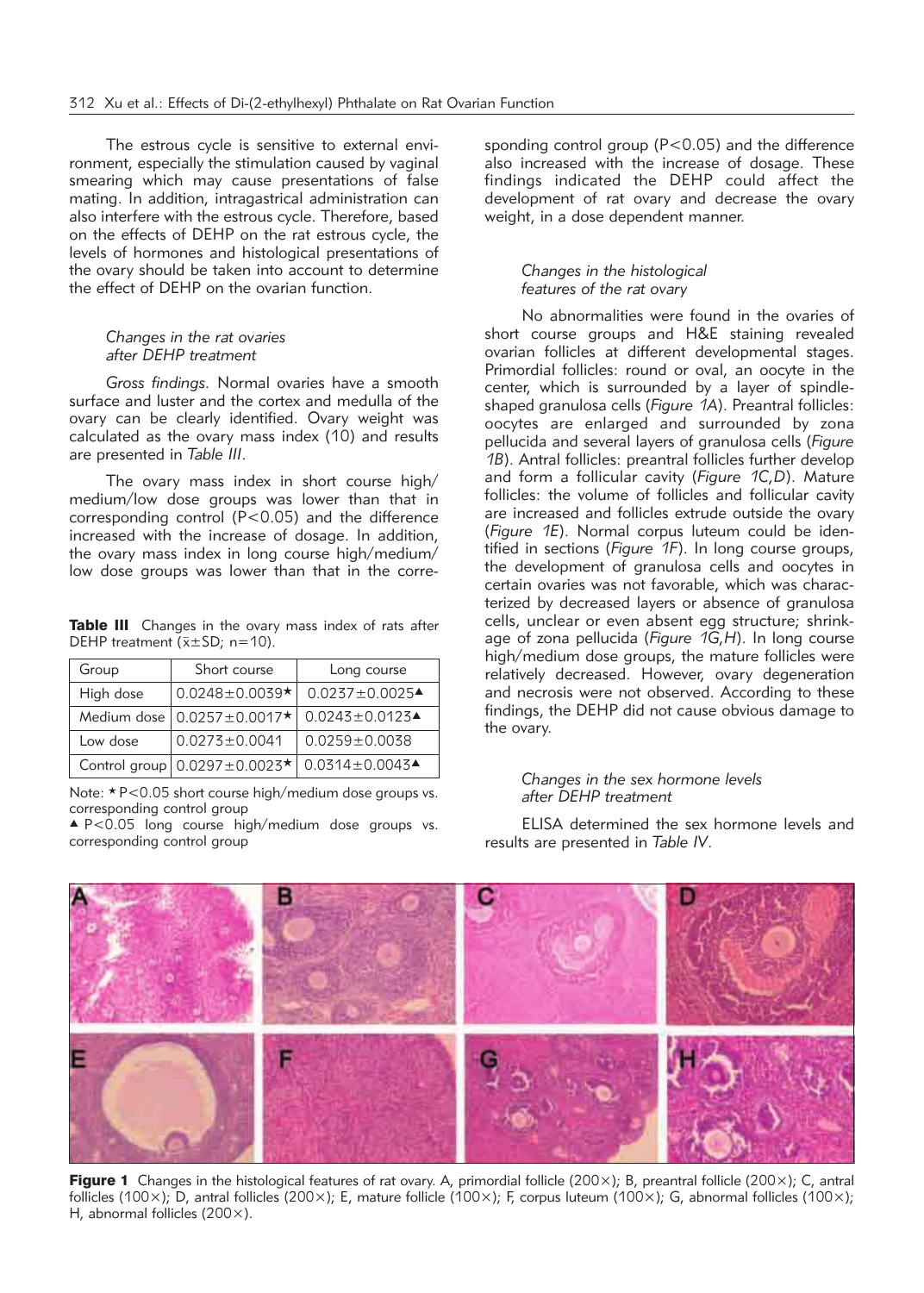| Group        |             | $FSH$ (mIU/mL)    | $LH$ (mIU/mL)     | $P$ (ng/mL)       | $E2$ (pg/mL)      | $T$ (ng/mL)                                         |
|--------------|-------------|-------------------|-------------------|-------------------|-------------------|-----------------------------------------------------|
| Short course | High dose   | $0.570 \pm 0.508$ | $2.309 \pm 0.285$ | $18.33 \pm 8.38$  | $71.96 \pm 7.18$  | $2.966 \pm 0.525$ *                                 |
|              | Medium dose | $0.913 \pm 1.091$ | $2.442 \pm 0.429$ | $17.42 \pm 13.57$ | $72.19 \pm 9.81$  | $2.621 \pm 0.320$                                   |
|              | Low dose    | $0.536 \pm 0.360$ | $2.201 \pm 0.178$ | $20.97 \pm 14.92$ | 72.56±6.07        | $2.484 \pm 0.310*$                                  |
|              | Control     | $0.585 \pm 0.522$ | $2.265 \pm 0.259$ | $16.39 + 9.88$    | $74.54 \pm 14.36$ | $2.210 \pm 0.171 \star$                             |
| Long course  | High dose   | $0.696 \pm 0.624$ | $2.539 \pm 0.527$ | $13.24 \pm 7.55$  | $82.67 \pm 17.33$ | $2.799 \pm 0.674$                                   |
|              | Medium dose | $0.623 \pm 0.316$ | $2.425 \pm 0.339$ | $14.48 \pm 10.18$ | $81.31 \pm 12.98$ | $2.431 \pm 0.339$                                   |
|              | Low dose    | $0.674 \pm 0.320$ | $2.874 \pm 0.892$ | $11.21 \pm 5.00$  | $81.21 \pm 15.17$ | $2.357 \pm 0.197$                                   |
|              | Control     | $0.934 \pm 1.130$ | $2.758 \pm 0.826$ | $15.29 \pm 9.91$  | $87.13 \pm 13.93$ | $2.127 \pm 0.196$ <sup><math>\triangle</math></sup> |

Table IV Sex hormone levels in different groups  $(\bar{x} \pm SD; n=10)$ .

Note:  $\star$  P<0.05 short course low dose group and control group vs. short course high dose group  $\textstyle\blacktriangle$  P<0.05 long course high dose group vs. control group

Significant difference was observed in the testosterone level between the short course high/ medium/low dose groups and corresponding control group (P<0.05) and in the short course groups, the testosterone level had a tendency to increase with the increase of DEHP dosage, suggesting a dose dependent manner. A marked difference was observed in the testosterone level between the long course high/medium/low dose groups and the corresponding control group (P<0.05) and in the long course groups, the testosterone level had a tendency to increase with the increase of DEHP dosage, suggesting a dose dependent manner. However, there was no significant difference between the short course groups and long course groups at each dose level, suggesting the effects of DEHP on testosterone level were not time dependent.

The E2 level in the short course and long course high/medium/low dose groups was slightly higher than that in the corresponding control group (P>0.05). Furthermore, there was no marked difference in the E2 level between the short course groups and long course groups at each dose level. In addition, no significant differences were observed in the levels of P, FSH and LH between the short course groups and long course groups at each dose level, because animals were sacrificed at distinct stages of the estrous cycle and the levels of E2, P, FSH and LH are closely related to the stages of the estrous cycle and vary across the cycle. Several parameters were even at the maximal level before ovulation. Therefore, the reference value of the levels of these sex hormones was limited.

## **Discussion**

## *Effect of DEHP on the body weight gain*

Body weight is an important non-specific indicator comprehensively reflecting the toxicity of substances (11), and can be used to evaluate the effect of DEHP on the growth status of rats. Study has shown DEHP can limit the body weight gain through interfering with the fat metabolism and fat synthesis (12). Our study showed DEHP treatment could decrease the appetite and cause loss of hair luster. Body weight gain was also not favorable. These changes were more obvious in the long course high dose group in which several rats even had decreased body weight. Under similar conditions (intragastrical medication and stimulation by vaginal smearing), the body weight of rats with DEHP treatment was lower than that of rats in control groups. The decrease in body weight was more evident in high dose groups. According to these findings, we speculated that DEHP could limit the body weight gain. Raymond et al. also investigated the long term effect of DEHP on the body weight and their results were consistent with ours. These results suggest DEHP has chronic toxicity in a rat model (13).

## *Effect of DEHP on the ovarian function*

Since the 1980s, studies have found an abnormal development of the reproductive system in wild animals. Numerous studies have demonstrated some chemicals can interact with distinct hormone receptors interfering with normal endocrine function, which may be the main cause of abnormal development of the reproductive system in wild animals (14). Thereafter, these chemicals are named Environmental Endocrine Disrupters (15). The endocrine receptor system in humans is similar to that in animals. The detrimental effects of these chemicals elicit the attention of researchers and the dangers of these chemicals to humans and their toxicities have been the hot topics in researches worldwide. There are a lot of Environmental Endocrine Disrupters widely distributed in the living and production environment threatening the health of organisms. In recent years, a variety of *in vivo* and *in vitro* studies have been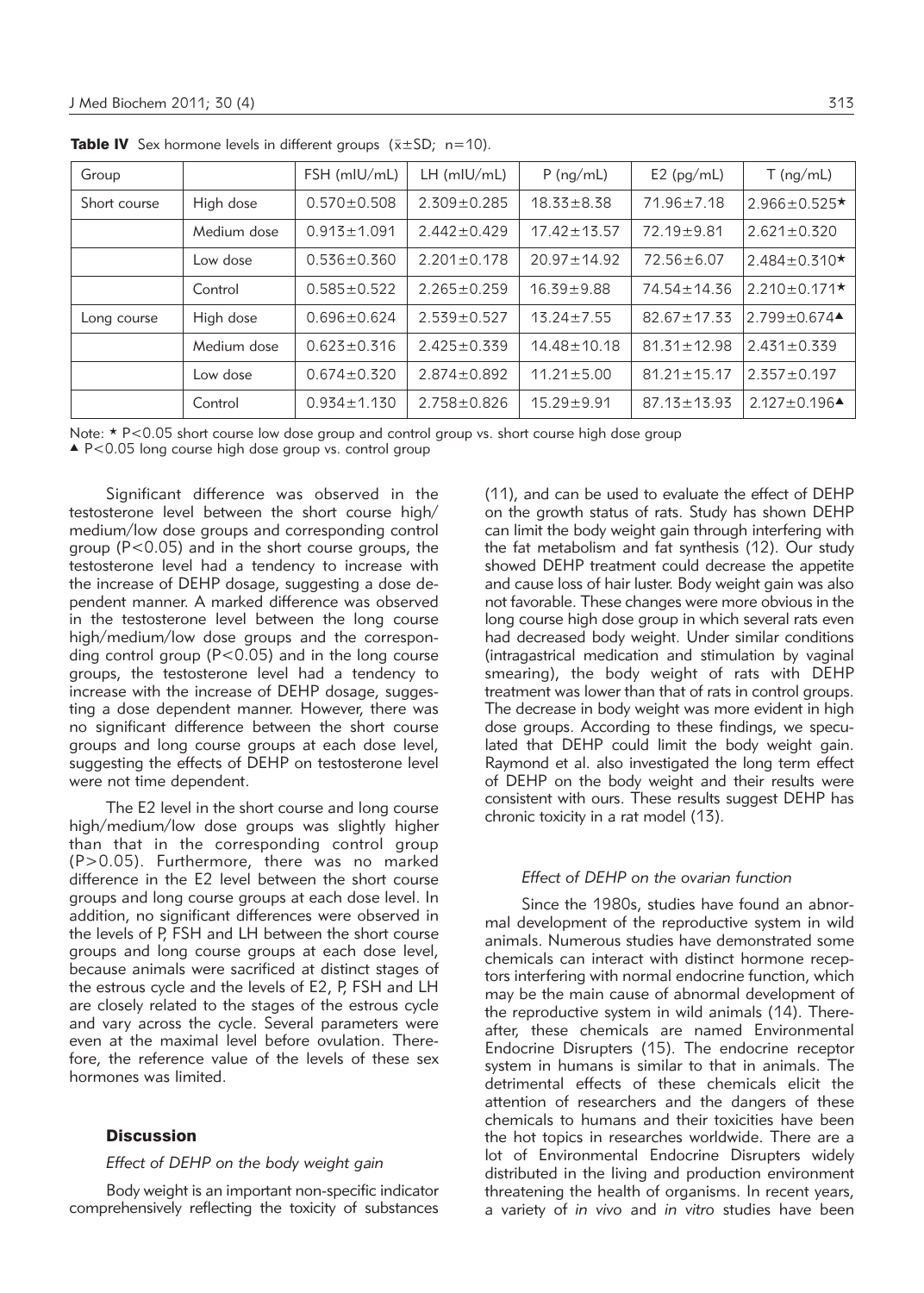conducted to extensively investigate the reproductive toxicity, developmental toxicity, and genetic toxicity of Environ mental Endocrine Disrupters at different levels (16–18).

PAEs are one of the important Environmental Endocrine Disrupters and have been widely used in our daily life rendering them widely distributed in the environment. PAEs have been the main environmental pollutants worldwide. DEHP is an important PAE and its toxicity represents the toxicity of PAEs. Furthermore, DEHP is the most widely used, resulting in the most serious pollution. Numerous studies have explored the reproductive toxicity of DEHP in men. In the past decade, the incidence of reproductive endocrine disorders (such as polycystic ovary syndrome) with unknown cause is increasing in women and their relation to Environmental Endocrine Disrupters is still unclear. In the present study, DEHP was employed and the effects of DEHP at different doses and for different courses on the estrous cycle, sex hormone levels and ovary histological features were investigated, aiming to explore the effects of DEHP on the rat ovarian function. Our results may provide evidence on the pathogenesis of reproductive endocrine disorders (such as the polycystic ovary syndrome).

The ovary has an endocrine function and a reproductive function characterized by periodic ovulation and periodic secretion of sex hormones accompanied by periodic alteration of vaginal epithelial cells. Under normal conditions, maintenance of the estrogen level assures a stable estrous cycle (19), and the estrogen level is regulated by negative feedback and positive feedback  $(20, 21)$ . In addition, excessive androgen may counteract with the estrogen and affect the estrous cycle. Some studies report the decre ased secretion of estradiol or increased secretion of testosterone can lead to prolongation of the estrous cycle, and the estrous cycle of rats is closely related to the hormone levels (22, 23). Our results showed, under same conditions (intragastrical medication and stimulation by vaginal smear), DEHP treatment could prolong the estrous cycle and interfere with the endocrine function. The estradiol level was decreased but without significant difference, which was inconsistent with the studies of Davis et al. (24) and Lovekamp et al. (25). Because the estradiol level is closely related to the stages of the estrous cycle, the contribution of time of blood collection could not be excluded.

Lovekamp et al. (25) speculated that the toxicity of DEHP to the ovary was conferred by suppressing the synthesis of aromatase in granulosa cells. Aromatase is a rate-limiting enzyme in the conversion of androgen to estrogen and the decrease of aromatase leads to the suppression of conversion of androgen to estrogen, resulting in the decrease of estrogen and increase of androgen, which was consistent with our

results. Whether the changes in rat estrous cycle were affected by serum testosterone level is still unclear. We speculate that the increase of serum testosterone level can counteract with estrogen and inhibit the maturation of follicles and subsequent ovulation leading to the prolongation of estrous cycle. Under the same conditions, the serum testosterone level increased with the increase of DEHP dose which suggests the effect of DEHP on rat testosterone level was dose dependent. However, there was no significant difference in testosterone level between long course groups and short course groups at each dose level, suggesting the absence of time dependence.

Davis et al. (24) showed the ovaries of rats had polycystic-like changes. In the present study, DEHP affected the weight of ovaries, unfavorable development was only found in certain granulosa cells and oocytes, and the number of mature follicles was relatively low in the long course high/medium dose groups. But substantial pathological changes were not found in the ovaries of these rats. Whether the medication was not long enough or whether other factors also confounded our results should be further studied. Distinct compounds can exert reproductive toxicity at different sites, and interfering with endocrine function is the main cause of reproductive toxicity of these compounds. According to the results of our study, the reproductive toxicity of DEHP was less likely to be related to direct damage to reproductive organs. Interfering with the endocrine regulatory function of the ovary leading to endocrine dysfunction may play a critical role in the reproductive toxicity of DEHP. Furthermore, DEHP can affect the serum testosterone level and inhibit the estrous cycle and ovulation, influencing normal reproductive function. The serious pollution caused by these compounds may be one of the main contributions to increased incidence of endocrine disorders in women.

There is a variety of endocrine disrupters, and the mechanisms underlying the toxicities of these disrupters are distinct and synergism in toxicities may even be found in some disrupters (26). Study has shown the toxicities were significantly increased when exposed to two or more endocrine disrupters. These findings render the researches on endocrine disrupters difficult and complex. In the present study, we investigated the effects of DEHP on the rat ovarian functions. Our results added evidence for the toxicity of DEHP to ovarian function and provided a scientific basis for the evaluation of toxicity of PEAs. Due to limitations, we investigated the toxicity of only one compound of PEAs and the combination effects of several PEAs were not explored. In the future studies, the synergistic effects of different PEAs will be investigated, which may provide evidence for the scientific evaluation of the toxicity of PEAs to humans and offer a theoretical basis for the prevention of endocrine disrupter induced ecological imbalance and human diseases.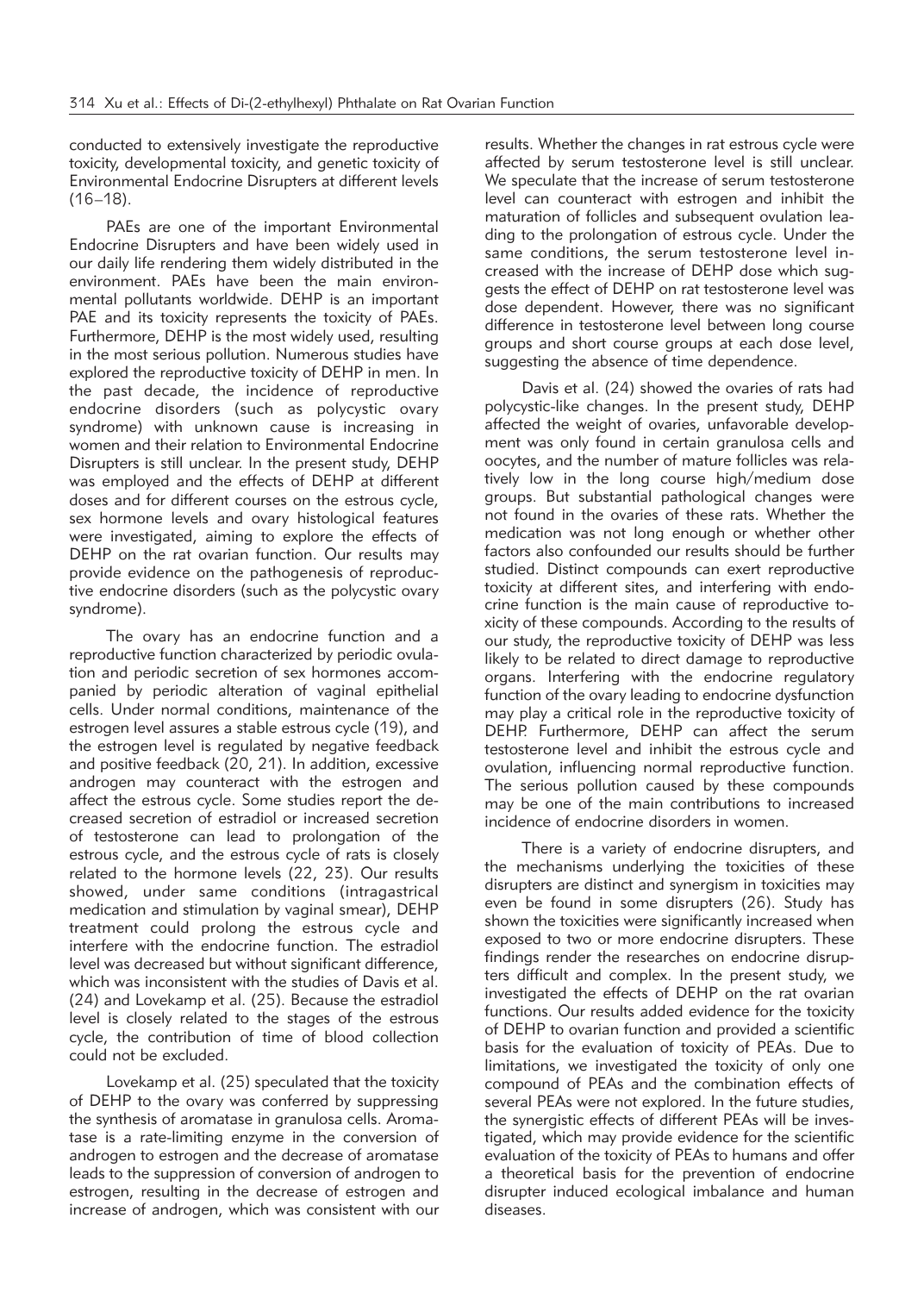#### Conclusion

In our study, DEHP was employed and the effects of DEHP at different doses and for different courses on the estrous cycle, sex hormone levels and ovary histological features were investigated aiming to explore the effects of DEHP on the rat ovarian function. We speculate DEHP can affect the endocrine regulatory function of the ovary and limit the body weight gain, resulting in chronic toxicity. DEHP treatment could prolong the estrous cycle and inter fere with the endocrine function. The serum testosterone level increased with the increase of DEHP dose, which suggests the effect of DEHP on the rat testosterone level was dose dependent. However, there was no significant difference in the testosterone level between the long course groups and short course groups at each dose level, suggesting the absence of time dependence. Interference with the endocrine regulatory function of the ovary leading to

## **References**

- 1. Svechnikova I, Svechnikov K, Soder O. The influence of di-(2-ethylhexyl) phthalate on steroidogenesis by the ovarian granulosa cells of immature female rats. J Endocrinol 2007; 194: 603–9.
- 2. Kavlock R, Boekelheide K, Chapin R, Cunningham M, Faustman E. NTP Center for the Evaluation of Risks to Human Reproduction: phthalates expert panel report on the reproductive and developmental toxicity of di(2-ethylhexyl) phthalate. Reprod Toxicol 2002; 16, 529– 653.
- 3. Koo HJ, Lee BM. Estimated exposure to phthalates in cosmetics and risk assessment. Toxicol Environ Health A 2004; 67: 1901–14.
- 4. Benjamin CB, Manori JS, Samuel PC, Larry LN, Jim LP, Eric JS, George WL, Richard JJ, John WB. Levels of seven urinary phthalate metabolites in a human reference population. Environ Health Perspect 2000; 108: 979-82.
- 5. Lovekamp-Swan T, Davis BJ. Mechanisms of phthalate esters toxicity in the female reproductive system. Environ Health Perspect 2003; 111: 139–45.
- 6. Zhang YH, Jiang XZ, Chen BH. Reproductive and developmental toxicity in F1 Sprague Dawley male rats exposed to dinbutyl phthalate in utero and during lactation and determination of its NOAEL. Reprod Toxicol 2004; 18: 669–76.
- 7. Corton JC, Anderson SP, Stauber A. Central role of peroxisome proliferator-activated receptors in the actions of peroxisome proliferators. Annu Rev Pharmacol Toxicol 2000; 40: 491–518.
- 8. Sahota P, Prabhakar S, Kharbanda PS, Bhansali A, Jain V, Das CP, Modi M. Seizure type, antiepileptic drugs, and reproductive endocrine dysfunction in Indian women with epilepsy: a cross-sectional study. Epilepsia 2008; 49: 2069–77.
- 9. Miao MS. Experimental Animals and Animal Expe-

endocrine dysfunction may play a critical role in the reproductive toxicity of DEHP. Furthermore, DEHP can affect the serum testosterone level and inhibit the estrous cycle and ovulation influencing the normal reproductive function. The serious pollution caused by these compounds may be one of the main contributions to the increased incidence of endocrine disorders in women. Our results added evidence for the toxicity of DEHP to ovarian function and provided a scientific basis for the evaluation of PEAs toxicity. It might also provide evidence on the pathogenesis of reproductive endocrine disorders (polycystic ovary syndrome).

## Conflict of interest statement

The authors stated that there are no conflicts of interest regarding the publication of this article.

rimental Techniques. China Press of Traditional Chinese Medicine, Beijing 1997; 166.

- 10. Su YH, Wang XJ. Expression of leptin receptor in ovaries of rat model with polycystic ovarian syndrome. J Fujian Med Univ 2009; 43: 18–22.
- 11. Zhang WC, Huang YQ, Li HY. Effect of cadmium on body weight and organ coefficient of ovaries in female rats. Occup Health 2003; 19: 7–9.
- 12. Itsuki-Yoneda A, Kimoto M, Tsuji H, Hiemori M, Yamashita H. Effect of a hypolipidemic drug, Di-(2-ethylhexyl) phthalate, on mRNA-expression associated fatty acid and acetate metabolism in rat tissues. Biosci Bio technol Biochem 2007; 71: 414–20.
- 13. Raymond M, Michael R, Dean C, Derek G. Chronic toxicity of Di-(2-ethylhexyl) phthalate in mice. Toxicol Sci 2000; 58: 377–85.
- 14. Chen XM. Environmental Hygiene. People's Medical Publishing House, Beijing 2004; pp: 34–35.
- 15. Kavlock, RJ, Daston GP, DeRosa C, Fenner-Crisp P, Gray LE. Research needs for the risk assessment of health and environmental effects of endocrine disruptors. A report of the U.S. EPA-sponsored workshop. Environ Health Perspect 1996; 104: 715–40.
- 16. Kasahara E, Sato EF, Miyoshi M, Konaka R, Hiramoto K. Role of oxidative stress in germ cells apoptosis induced by Di-(2-ethylhexyl) phthalate. Biochem J 2002; 365: 849–56.
- 17. Doull J, Cattley R, Elcombe C, Lake BG, Swenberg J. A cancer risk assessment of Di-(2-ethylhexyl) phthalate: Application of the new U.S. EPA risk assessment quidelines. Regul Toxicol Pharmacol 1999; 29: 327–57.
- 18. Douglas GR, Hugenholtz AP, Blakey DH. Genetic toxicology of phthalate esters: Mutagenic and other genotoxic effects. Environ Health Perspect 1986; 65: 255–62.